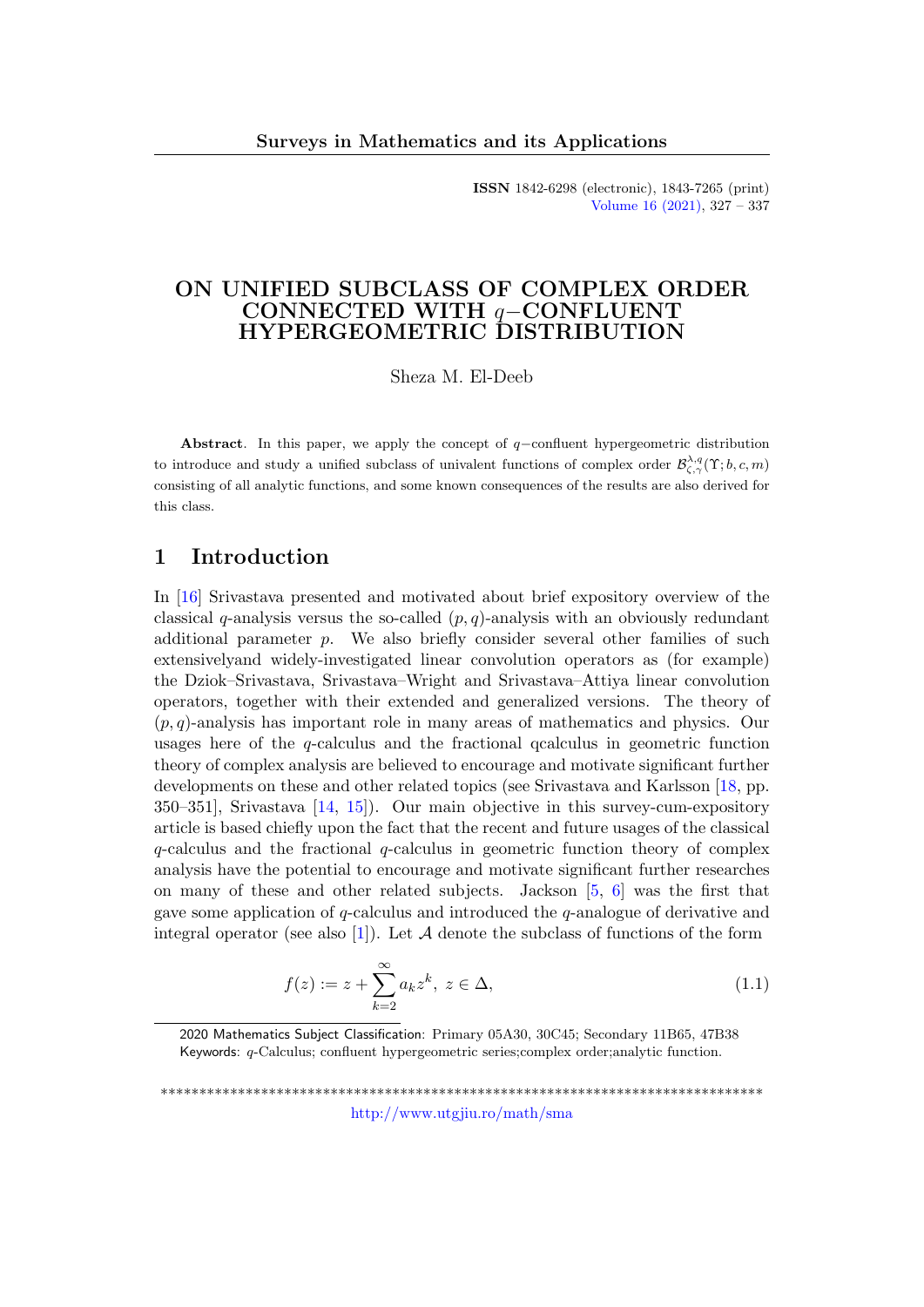and, let the function  $\Omega \in \mathcal{A}$  is given by

$$
\Omega(z) := z + \sum_{k=2}^{\infty} \psi_k z^k \ z \in \Delta.
$$
\n(1.2)

The Hadamard (or convolution) product of f and  $\Omega$  is defined by

$$
(f \ast \Omega)(z) := z + \sum_{k=2}^{\infty} a_k \psi_k z^k, \ z \in \Delta.
$$

**Definition 1.** For  $f, g \in A$ , we say that f is subordinate to g, written  $f(z) \prec g(z)$ , if there exists a Schwarz function w, which is analytic in  $\Delta$ , with  $w(0) = 0$  and  $|w(z)| < 1$  for all  $z \in \Delta$ , such that  $f(z) = g(w(z))$ ,  $z \in \Delta$ . Furthermore, if the function g is univalent in  $\Delta$ , then we have the following equivalence (see [\[2,](#page-8-1) [8\]](#page-9-4)):

$$
f(z) \prec g(z) \Leftrightarrow f(0) = g(0)
$$
 and  $f(\Delta) \subset g(\Delta)$ .

Let  $\Upsilon(z)$  be analytic function with positive real part of  $\Upsilon$  with  $\Upsilon(0) = 1, \Upsilon'(0) > 1$ 0, which maps the unit disk  $\Delta$  onto a region starlike with respect to 1, which is symmetric with respect to the real axis. Let  $S^*(\Upsilon)$  be the class of functions  $f \in \mathcal{A}$ such that

$$
\frac{zf'(z)}{f(z)} \prec \Upsilon(z),
$$

and  $C(\Upsilon)$  be the class of functions  $f \in \mathcal{A}$  for which

$$
1+\frac{z\;f^{''}(z)}{f^{'}(z)}\prec \Upsilon\left(z\right).
$$

Ma and Minda [\[7\]](#page-9-5) and Ravichandran et al. [\[12\]](#page-9-6) defined the classes  $S^*_{\zeta}(\Upsilon)$  and  $C_{\zeta}(\Upsilon)$ of complex order  $\zeta$  ( $\zeta \in \mathbb{C}^* = \mathbb{C} \setminus \{0\}$ ) as follows

<span id="page-1-0"></span>
$$
S_{\zeta}^{*}\left(\Upsilon\right) = \left\{ f \in \mathcal{A}: \ 1 + \frac{1}{\zeta} \left( \frac{z f'(z)}{f(z)} - 1 \right) \prec \Upsilon\left(z\right) \right\},\tag{1.3}
$$

and

<span id="page-1-1"></span>
$$
C_{\zeta}(\Upsilon) = \left\{ f \in \mathcal{A} : 1 + \frac{1}{\zeta} \frac{zf''(z)}{f'(z)} \prec \Upsilon(z) \right\}.
$$
 (1.4)

From  $(1.3)$  and  $(1.4)$ , we obtain

$$
f \in C_{\zeta}(\Upsilon) \Leftrightarrow z f^{'}(z) \in S_{\zeta}^{*}(\Upsilon).
$$

\*\*\*\*\*\*\*\*\*\*\*\*\*\*\*\*\*\*\*\*\*\*\*\*\*\*\*\*\*\*\*\*\*\*\*\*\*\*\*\*\*\*\*\*\*\*\*\*\*\*\*\*\*\*\*\*\*\*\*\*\*\*\*\*\*\*\*\*\*\*\*\*\*\*\*\*\*\*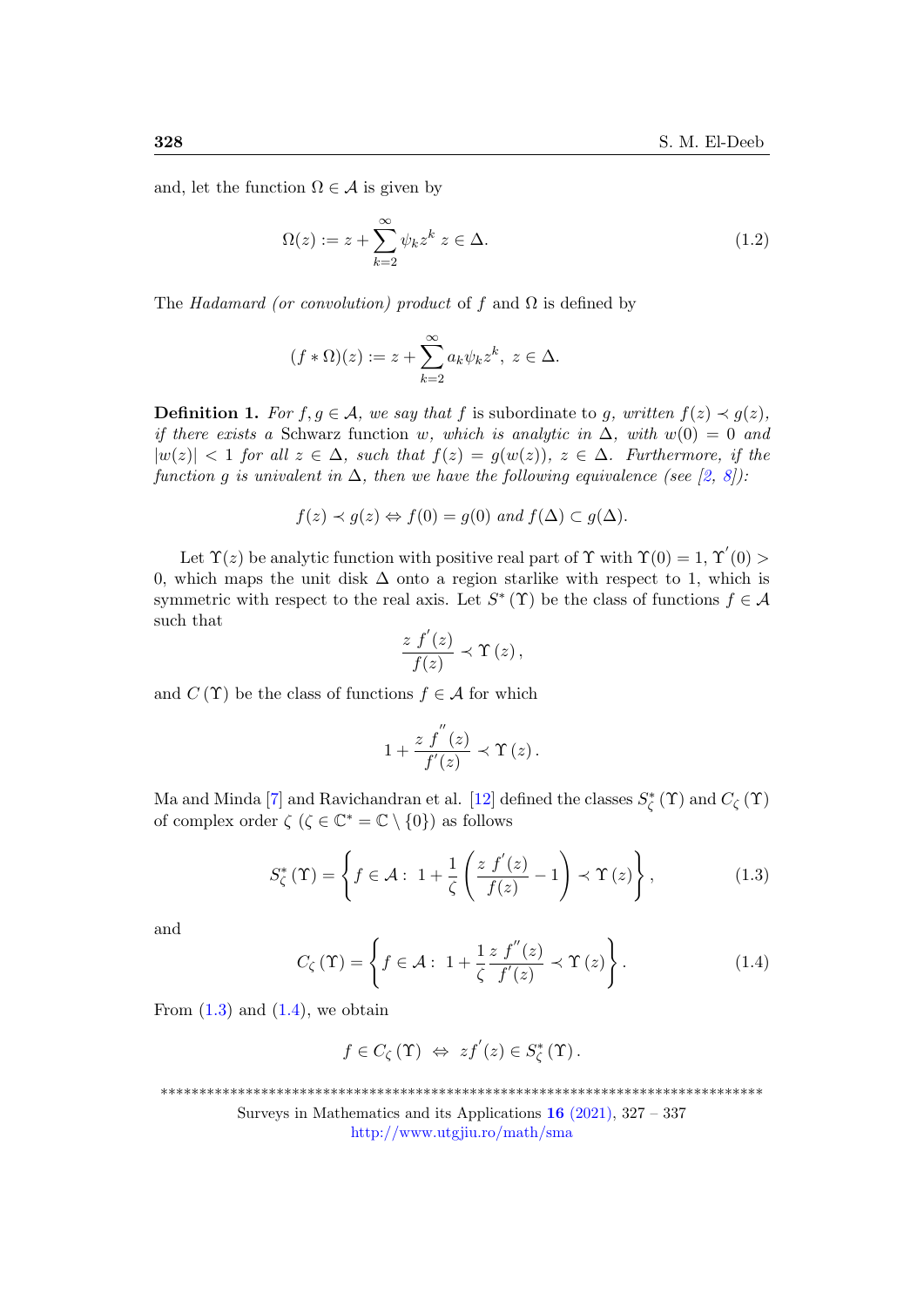The confluent hypergeometric function of the first kind is given by the power series

$$
F(b; c; z) = 1 + \frac{b}{c}z + \frac{b}{c} \frac{(b+1)}{c+1} \frac{z^2}{2!} + \dots
$$
  
= 
$$
\sum_{k=0}^{\infty} \frac{(b)_k}{(c)_k (1)_k} z^k, \quad (b \in \mathbb{C}, c \in \mathbb{C} \setminus \{0, -1, -2, \dots\}),
$$

where  $(b)_k$  is the Pochhammer symbol defined in terms of the Gamma function by

$$
(b)_k = \frac{\Gamma(b+k)}{\Gamma(b)} = \begin{cases} 1, & \text{if } k = 0, \\ b(b+1)\dots(b+k-1), & \text{if } k \in \mathbb{N} = \{1, 2, \dots\}, \end{cases}
$$

is convergent for all finite values of  $z$  (see [\[11\]](#page-9-7)). It can be written otherwise

$$
F(b; c; m) = \sum_{k=0}^{\infty} \frac{(b)_k}{(c)_k (1)_k} m^k, \quad (b \in \mathbb{C}, \ c \in \mathbb{C} \setminus \{0, -1, -2, \ldots\}),
$$

is convergent for  $b, c, m > 0$ . Very recently, Porwal and Kumar [\[10\]](#page-9-8) introduced the confluent hypergeometric distribution (CHD) whose probability mass function is

$$
P(k) = \frac{(b)_k}{(c)_k k! F(b;c;m)} m^k, \ (b, c, m > 0, \ k = 0, 1, 2, ...).
$$

Porwal [\[9\]](#page-9-9) introduced a series  $\mathcal{I}(b; c; m; z)$  whose coefficients are probabilities of confluent hypergeometric distribution

$$
\mathcal{I}(b;c;m;z) = z + \sum_{k=2}^{\infty} \frac{(b)_{k-1} m^{k-1}}{(c)_{k-1} (k-1)! F(b;c;m)} z^k, (b,c,m > 0), \qquad (1.5)
$$

and defined a linear operator  $\Omega(b; c; m) f : A \to A$  as follows

$$
\Omega(b;c;m) f(z) = \mathcal{I}(b;c;m;z) * f(z)
$$
  
=  $z + \sum_{k=2}^{\infty} \frac{(b)_{k-1} m^{k-1}}{(c)_{k-1} (k-1)! F(b;c;m)} a_k z^k$ ,  $(b,c,m > 0)$ .

Srivastava [\[16\]](#page-10-0) (see also [\[17\]](#page-10-2)) made use of various operators of q-calculus and fractional q-calculus and recalling the definition and notations. The q-shifted factorial is defined for  $\lambda, q \in \mathbb{C}$  and  $n \in \mathbb{N}_0 = \mathbb{N} \cup \{0\}$  as follows

$$
(\lambda;q)_k = \begin{cases} 1 & k = 0, \\ (1 - \lambda)(1 - \lambda q) \dots (1 - \lambda q^{k-1}) & k \in \mathbb{N}. \end{cases}
$$

By using the q-gamma function  $\Gamma_q(z)$ , we get

$$
\left(q^{\lambda};q\right)_{k} = \frac{(1-q)^{k} \Gamma_{q}(\lambda + k)}{\Gamma_{q}(\lambda)}, \qquad (k \in \mathbb{N}_{0}),
$$

<sup>\*\*\*\*\*\*\*\*\*\*\*\*\*\*\*\*\*\*\*\*\*\*\*\*\*\*\*\*\*\*\*\*\*\*\*\*\*\*\*\*\*\*\*\*\*\*\*\*\*\*\*\*\*\*\*\*\*\*\*\*\*\*\*\*\*\*\*\*\*\*\*\*\*\*\*\*\*\*</sup>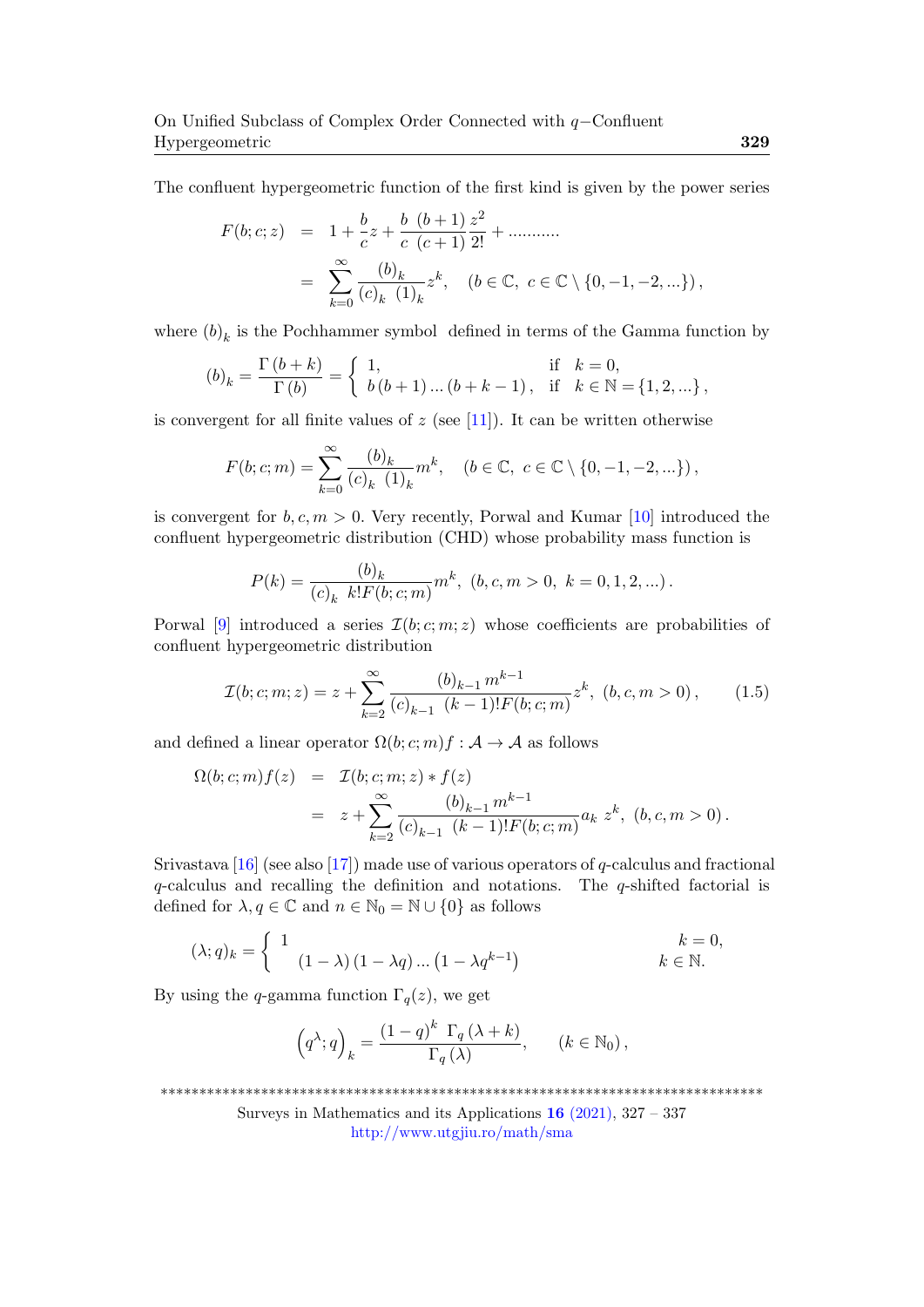where (see  $[4]$ )

$$
\Gamma_q(z) = (1-q)^{1-z} \frac{(q;q)_{\infty}}{(q^z;q)_{\infty}}, \qquad (|q| < 1).
$$

Also, we note that

$$
(\lambda;q)_{\infty} = \prod_{k=0}^{\infty} \left(1 - \lambda q^k\right), \qquad (|q| < 1),
$$

and, the q-gamma function  $\Gamma_q(z)$  is known

$$
\Gamma_q(z+1) = [z]_q \ \Gamma_q(z),
$$

where  $[k]_q$  denotes the basic q-number defined as follows

<span id="page-3-0"></span>
$$
[k]_q := \begin{cases} \frac{1-q^k}{1-q}, & k \in \mathbb{C}, \\ 1+\sum_{j=1}^{k-1} q^j, & k \in \mathbb{N}. \end{cases}
$$
 (1.6)

Using the definition formula  $(1.6)$  we have the next two products: (i) For any non negative integer k, the q-shifted factorial is given by

$$
[k]_q! := \begin{cases} 1, & \text{if } k = 0, \\ \prod_{n=1}^k [n]_q, & \text{if } k \in \mathbb{N}. \end{cases}
$$

(ii) For any positive number  $r$ , the q-generalized Pochhammer symbol is defined by

$$
[r]_{q,k}:=\left\{\begin{array}{lll} 1, & \mbox{if}\quad k=0,\\ \prod\limits_{n=r}^{r+k-1}[n]_q, & \mbox{if}\quad k\in\mathbb{N}. \end{array}\right.
$$

It is known in terms of the classical (Euler's) gamma function  $\Gamma(z)$ , that

$$
\Gamma_q(z) \to \Gamma(z)
$$
 as  $q \to 1^-$ .

Also, we observe that

$$
\lim_{q \to 1^{-}} \left\{ \frac{\left(q^{\lambda}; q\right)_{k}}{\left(1-q\right)^{k}} \right\} = (\lambda)_{k} .
$$

For  $0 < q < 1$ , the q-derivative operator [\[6\]](#page-9-3) for  $\mathcal{I}(b; c; m; z)$  is defined by

$$
D_q(\Omega(b;c;m)f(z)) := \frac{\Omega(b;c;m)f(z) - \Omega(b;c;m)f(qz)}{z(1-q)}
$$
  
=  $1 + \sum_{k=2}^{\infty} [k]_q \frac{(b)_{k-1} m^{k-1}}{(c)_{k-1} (k-1)! F(b;c;m)} a_k z^{k-1}, (b,c,m > 0, z \in \Delta),$ 

\*\*\*\*\*\*\*\*\*\*\*\*\*\*\*\*\*\*\*\*\*\*\*\*\*\*\*\*\*\*\*\*\*\*\*\*\*\*\*\*\*\*\*\*\*\*\*\*\*\*\*\*\*\*\*\*\*\*\*\*\*\*\*\*\*\*\*\*\*\*\*\*\*\*\*\*\*\*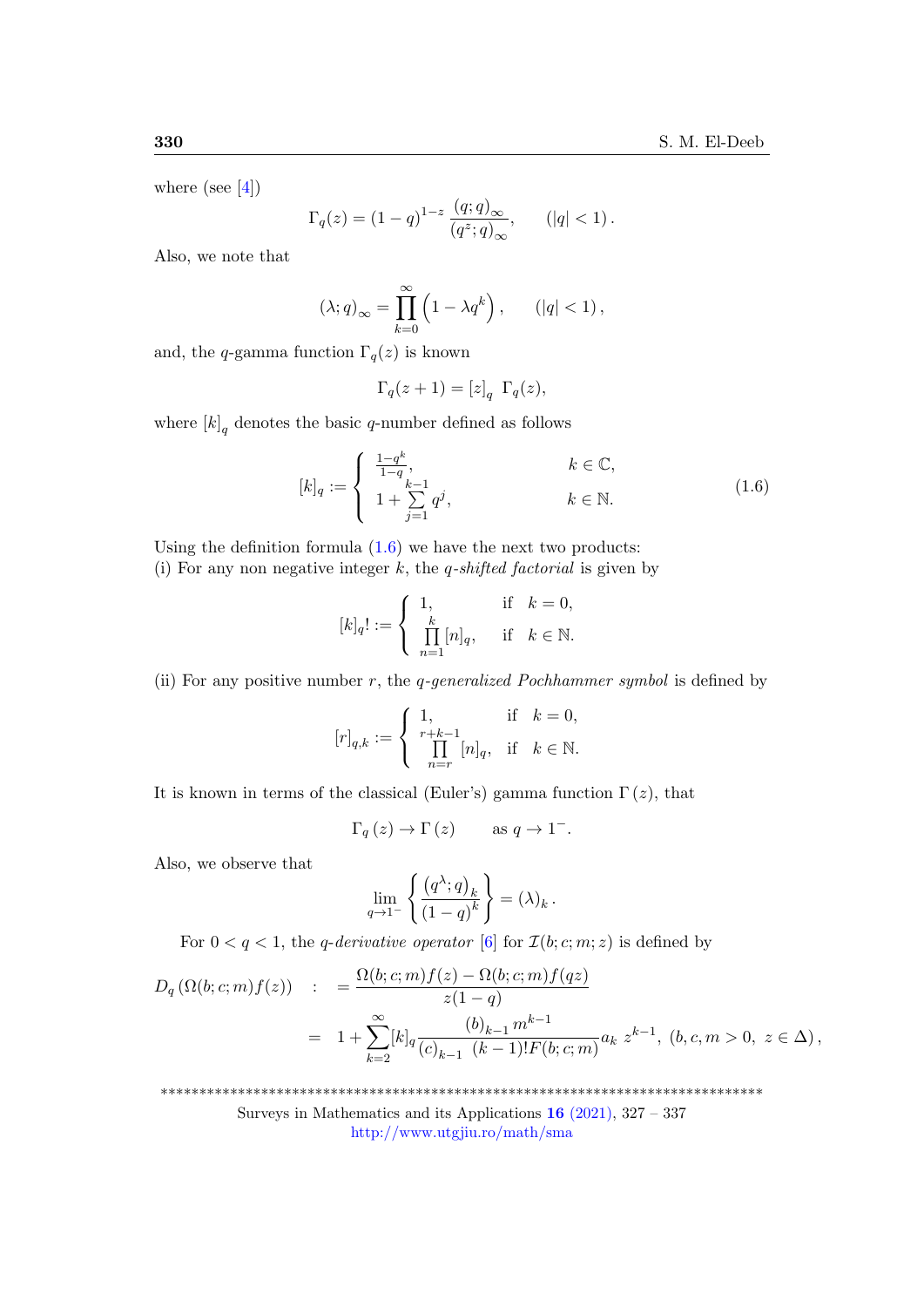where

$$
[k]_q := \frac{1 - q^k}{1 - q} = 1 + \sum_{j=1}^{k-1} q^j, \qquad [0, q] := 0.
$$
 (1.7)

For  $\lambda > -1$  and  $0 < q < 1$ , we defined the linear operator  $\mathcal{I}^{\lambda,q}(b;c;m) f : \mathcal{A} \to \mathcal{A}$  by

$$
\mathcal{I}^{\lambda,q}(b;c;m) f(z) * \mathcal{N}^m_{q,\lambda+1}(z) = z D_q(\Omega(b;c;m) f(z)), \ z \in \Delta,
$$

where the function  $\mathcal{N}_{q,\lambda+1}^m$  is given by

$$
\mathcal{N}_{q,\lambda+1}^m(z) := z + \sum_{k=2}^{\infty} \frac{[\lambda+1]_{q,k-1}}{[k-1]_q!} z^k, \ z \in \Delta.
$$

A simple computation shows that

<span id="page-4-0"></span>
$$
\mathcal{I}^{\lambda,q}(b;c;m)f(z) := z + \sum_{k=2}^{\infty} \frac{(b)_{k-1} m^{k-1} [k]_q!}{(c)_{k-1} (k-1)! F(b;c;m)[\lambda+1]_{q,k-1}} a_k z^k \ (b,c,m > 0, \ \lambda > -1, \ 0 < q < 1, \ z \in \Delta).
$$
\n(1.8)

From the definition relation [\(1.8\)](#page-4-0), we can easily verify that the next relations hold for all  $f \in \mathcal{A}$ :

(i) 
$$
[\lambda+1]_q \mathcal{I}^{\lambda,q}(b;c;m) f(z) = [\lambda]_q \mathcal{I}^{\lambda+1,q}(b;c;m) f(z) + q^{\lambda} z D_q \left( \mathcal{I}^{\lambda+1,q}(b;c;m) f(z) \right), z \in \Delta;
$$
  
\n(ii)  $\mathcal{M}^{\lambda}(b;c;m) f(z) := \lim_{q \to 1^{-}} \mathcal{I}^{\lambda,q}(b;c;m) f(z) = z + \sum_{k=2}^{\infty} \frac{k(b)_{k-1} m^{k-1}}{(c)_{k-1} F(b;c;m) (\lambda+1)_{k-1}} a_k z^k, z \in \Delta.$   
\n(1.10)

**Remark 2.** Putting  $b = c$  in the operator  $\mathcal{I}^{\lambda,q}(b;c;m)$ , we obtain the q-analogue of Poisson operator  $I_q^{\lambda,m}$  defined by El-Deeb et al. [\[3\]](#page-8-2) as follows

$$
I_q^{\lambda,m} f(z) := z + \sum_{k=2}^{\infty} \frac{m^{k-1}}{(k-1)!} e^{-m} \cdot \frac{[k]_q!}{[\lambda+1]_{q,m-1}} a_k \ z^k, \ z \in \Delta.
$$
 (1.11)

By using the operator  $\mathcal{I}^{\lambda,q}(b;c;m)$ , we defined a subclass  $\mathcal{B}^{\lambda,q}_{\zeta,\gamma}(\Upsilon;b,c,m)$  of the class A as follows:

**Definition 3.** Let  $\Upsilon(z)$  be analytic function with positive real part of  $\Upsilon$  with  $\Upsilon(0)$  = 1,  $\Upsilon'(0) > 0$ , which maps  $\Delta$  onto a region starlike with respect to 1, then the class  $\mathcal{B}^{\lambda,q}_{\zeta,\gamma}(\Upsilon;b,c,m)$  consists of all analytic functions  $f\in\mathcal{A}$  satisfies

<span id="page-4-1"></span>
$$
\frac{1}{\zeta} \left[ (1-\gamma) \frac{z \left( \mathcal{I}^{\lambda,q}(b;c;m) f(z) \right)'}{\mathcal{I}^{\lambda,q}(b;c;m) f(z)} + \gamma \frac{z \left( \mathcal{I}^{\lambda+1,q}(b;c;m) f(z) \right)'}{\mathcal{I}^{\lambda+1,q}(b;c;m) f(z)} - (1-\zeta) \right] \prec \Upsilon(z) .
$$
\n(1.12)

\*\*\*\*\*\*\*\*\*\*\*\*\*\*\*\*\*\*\*\*\*\*\*\*\*\*\*\*\*\*\*\*\*\*\*\*\*\*\*\*\*\*\*\*\*\*\*\*\*\*\*\*\*\*\*\*\*\*\*\*\*\*\*\*\*\*\*\*\*\*\*\*\*\*\*\*\*\*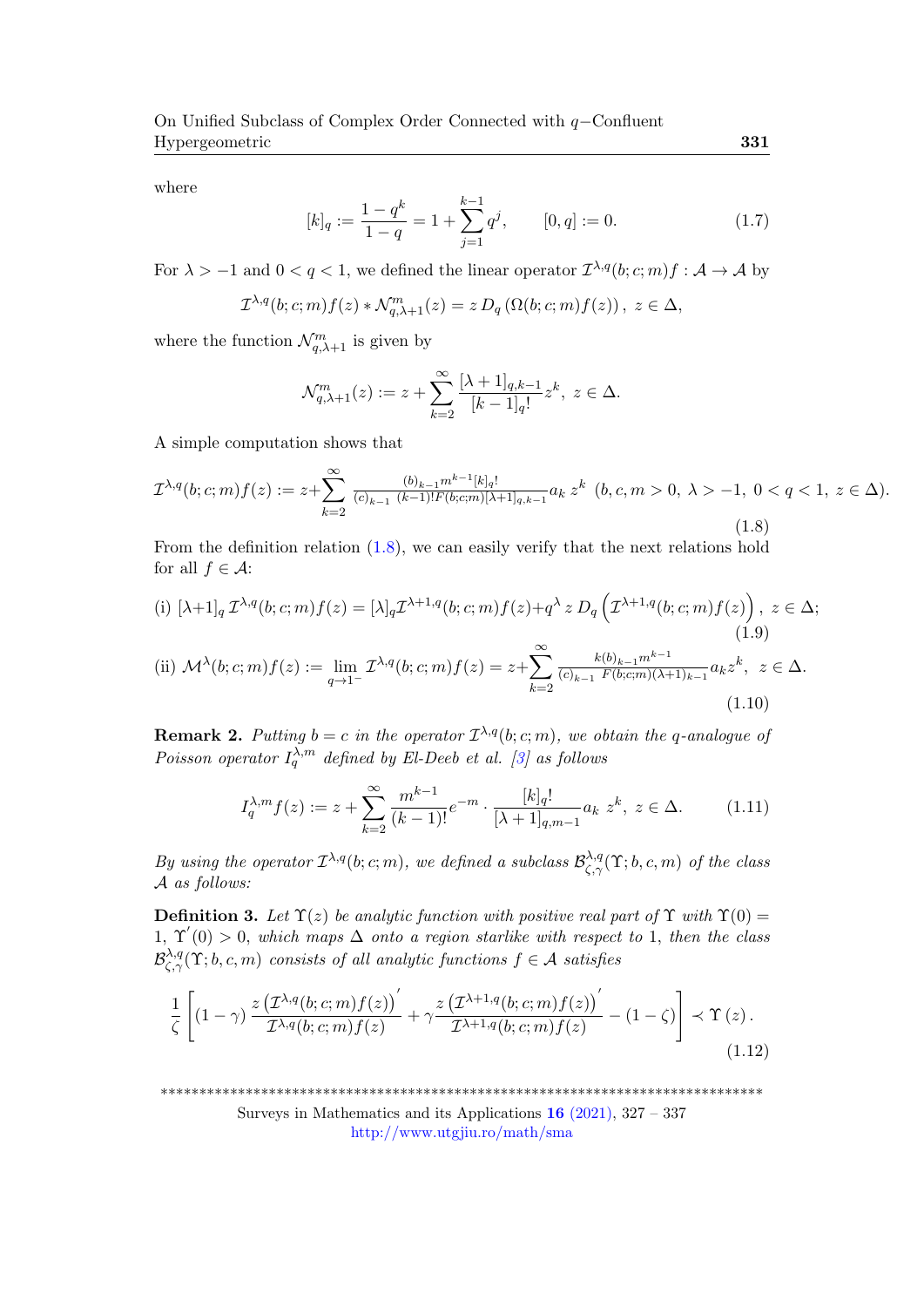Remark 4. Taking different particular cases for the coefficients b, c, q we obtain the next special cases for the class  $\mathcal{B}^{\lambda,q}_{\zeta,\gamma}(\Upsilon;b,c,m)$ :

(i) Putting  $q \to 1^-$ , we obtain that  $\lim_{q \to 1^-} \mathcal{B}^{\lambda,q}_{\zeta,\gamma}(\Upsilon;b,c,m) =: \mathcal{P}^{\lambda}_{\zeta,\gamma}(\Upsilon;b,c,m)$ , where  $\mathcal{P}_{\zeta,\gamma}^{\lambda}(\Upsilon;b,c,m)$  represents the functions  $f \in \mathcal{A}$  that satisfies [\(1.12\)](#page-4-1) for  $\mathcal{I}^{\lambda,q}(b;c;m)$ replaced with  $\mathcal{M}^{\lambda}(b;c;m);$ 

(ii) Putting  $b = c$ , we obtain the class  $\mathcal{W}^{\lambda,q}_{\zeta,\gamma}(\Upsilon; m)$ , that represents the functions  $f \in \mathcal{A}$  satisfies [\(1.12\)](#page-4-1) for  $\mathcal{I}^{\lambda,q}(b;c;m)$  replaced with  $I_q^{\lambda,m}$ ;

(iii) Putting  $\gamma = 0$ , we obtain the class  $S_c^{\lambda,q}$  $\mathcal{C}_{\zeta}^{\lambda,q}(\Upsilon;b,c,m),$  that represents the functions  $f \in \mathcal{A}$  satisfies

$$
\frac{1}{\zeta}\left[\frac{z\left(\mathcal{I}^{\lambda,q}(b;c;m) f(z)\right)'}{\mathcal{I}^{\lambda,q}(b;c;m) f(z)}-(1-\zeta)\right]\prec \Upsilon\left(z\right);
$$

(iv) Putting  $\gamma = 1$ , we obtain the class  $\mathcal{C}_{\zeta}^{\lambda,q}$  $\mathcal{L}_{\zeta}^{\lambda,q}(\Upsilon;b,c,m),$  that represents the functions  $f \in \mathcal{A}$  satisfies

$$
\frac{1}{\zeta}\left[\frac{z\left(\mathcal{I}^{\lambda+1,q}(b;c;m)f(z)\right)'}{\mathcal{I}^{\lambda+1,q}(b;c;m) f(z)} - (1-\zeta)\right] \prec \Upsilon(z).
$$

# 2 Preliminaries

In order to prove our results, we shall need the following lemmas.

<span id="page-5-0"></span>**Lemma 5.** [\[13\]](#page-9-11) Let  $\Upsilon$  be a convex function defined on  $\Delta$ ,  $\Upsilon$  (0) = 1. Define  $\mathcal{F}(z)$  by

<span id="page-5-1"></span>
$$
\mathcal{F}(z) = z \ e^{\left(\int_0^z \frac{\Upsilon(t)-1}{t} dt\right)},\tag{2.1}
$$

and let

$$
p(z) = 1 + p_1 z + p_2 z^2 + \dots
$$

be analytic in  $\Delta$ , then

$$
1+\frac{z\,\,q^{'}(z)}{q(z)}\prec\Upsilon\left(z\right),
$$

if and only if for all  $|s| \leq 1$  and  $|t| \leq 1$ , we have

$$
\frac{p(tz)}{p(sz)} \prec \frac{s\mathcal{F}(tz)}{t\mathcal{F}(sz)}.
$$

<span id="page-5-2"></span>**Lemma 6.** [\[8\]](#page-9-4) Let  $q(z)$  be univalent in  $\Delta$  and let  $\Upsilon(z)$  be analytic in domain containing  $q'(z)$  if  $\frac{z \overline{q'(z)}}{q(z)}$  $\frac{q(z)}{q(z)}$  is starlike, then

$$
z p'(z) \Upsilon (p(z)) \prec z q'(z) \Upsilon (q(z)),
$$

then  $p(z) \prec q(z)$  and  $q(z)$  is the best dominant.

\*\*\*\*\*\*\*\*\*\*\*\*\*\*\*\*\*\*\*\*\*\*\*\*\*\*\*\*\*\*\*\*\*\*\*\*\*\*\*\*\*\*\*\*\*\*\*\*\*\*\*\*\*\*\*\*\*\*\*\*\*\*\*\*\*\*\*\*\*\*\*\*\*\*\*\*\*\*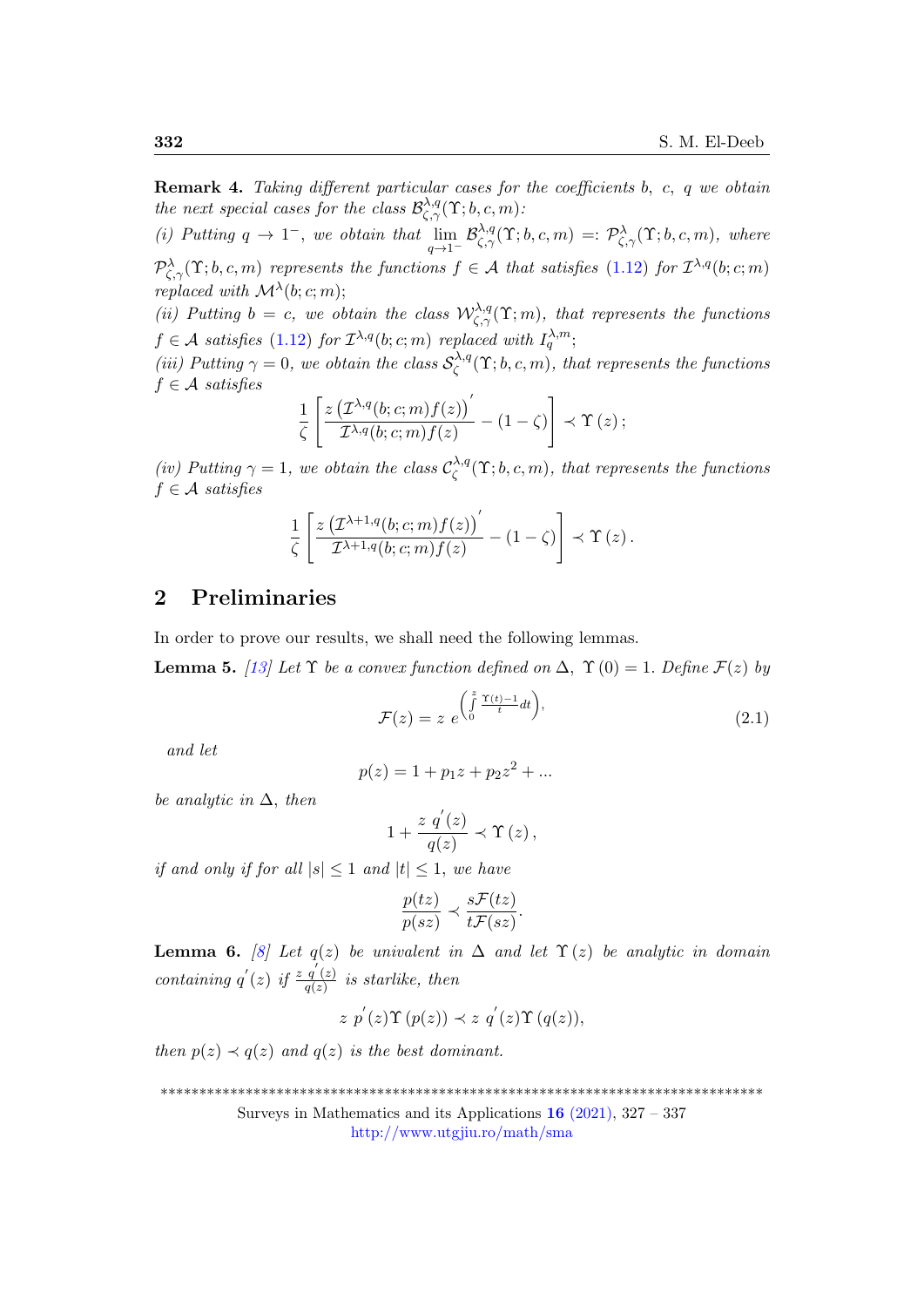# 3 Main Results

Unless otherwise mentioned, we shall assume in the reminder of this paper that  $\zeta \in \mathbb{C}^*, \ \gamma \geq 0, \ b, c, m > 0, \ \lambda > -1, \ 0 < q < 1$ , the powers are understood as principle values.

<span id="page-6-1"></span>**Theorem 7.** Let  $\Upsilon$  and  $\mathcal F$  be as Lemma [5,](#page-5-0) the function  $f \in \mathcal{B}^{\lambda,q}_{\zeta,\gamma}(\Upsilon;b,c,m)$  if and only if  $|s| \leq 1$  and  $|t| \leq 1$ , we have

<span id="page-6-0"></span>
$$
\frac{s}{t} \left[ \left( \frac{\mathcal{I}^{\lambda,q}(b;c;m) f(tz)}{\mathcal{I}^{\lambda,q}(b;c;m) f(sz)} \right)^{1-\gamma} \left( \frac{\mathcal{I}^{\lambda+1,q}(b;c;m) f(tz)}{\mathcal{I}^{\lambda+1,q}(b;c;m) f(sz)} \right)^{\gamma} \right]^{\frac{1}{\zeta}} \prec \frac{s\mathcal{F}(tz)}{t\mathcal{F}(sz)}.
$$
(3.1)

Proof. Let

<span id="page-6-2"></span>
$$
p(z) = \left[\frac{\mathcal{I}^{\lambda,q}(b;c;m) f(z)}{z} \left(\frac{\mathcal{I}^{\lambda+1,q}(b;c;m) f(z)}{\mathcal{I}^{\lambda,q}(b;c;m) f(z)}\right)^{\gamma}\right]^{\frac{1}{\zeta}}.
$$
(3.2)

Taking logarithm derivative, we obtain

$$
\frac{z p'(z)}{p(z)} = \frac{1}{\zeta} \left[ (1-\gamma) \frac{z \left( \mathcal{I}^{\lambda,q}(b;c;m) f(z) \right)'}{\mathcal{I}^{\lambda,q}(b;c;m) f(z)} + \gamma \frac{z \left( \mathcal{I}^{\lambda+1,q}(b;c;m) f(z) \right)'}{\mathcal{I}^{\lambda+1,q}(b;c;m) f(z)} - 1 \right], \quad (3.3)
$$

then

<span id="page-6-3"></span>
$$
1 + \frac{z \ p'(z)}{p(z)} = \frac{1}{\zeta} \left[ (1 - \gamma) \frac{z \left(\mathcal{I}^{\lambda, q}(b; c; m) f(z)\right)'}{\mathcal{I}^{\lambda, q}(b; c; m) f(z)} + \gamma \frac{z \left(\mathcal{I}^{\lambda+1, q}(b; c; m) f(z)\right)'}{\mathcal{I}^{\lambda+1, q}(b; c; m) f(z)} - (1 - \zeta) \right],
$$
\n(3.4)

since  $f \in \mathcal{B}_{\zeta,\gamma}^{\lambda,q}(\Upsilon;b,c,m)$ , then we have

$$
1+\frac{z \ p^{'}(z)}{p(z)} \prec \Upsilon(z)
$$

The assertion [\(3.1\)](#page-6-0) of Theorem [7](#page-6-1) now follows by an application of Lemma [5.](#page-5-0)  $\Box$ 

Taking  $q \to 1^-$  in Theorem [7,](#page-6-1) we get the following corollary.

**Corollary 8.** Let  $\Upsilon$  and  $\mathcal F$  be as Lemma [5,](#page-5-0) the function  $f \in \mathcal P_{\zeta,\gamma}^{\lambda}(\Upsilon;b,c,m)$  if and only if  $|s| \leq 1$  and  $|t| \leq 1$ , we have

$$
\frac{s}{t}\left[\left(\frac{\mathcal{M}^{\lambda}(b;c;m)f(tz)}{\mathcal{M}^{\lambda}(b;c;m)f(sz)}\right)^{1-\gamma}\left(\frac{\mathcal{M}^{\lambda+1}(b;c;m)f(tz)}{\mathcal{M}^{\lambda+1}(b;c;m)f(sz)}\right)^{\gamma}\right]^{\frac{1}{\zeta}} \prec \frac{s\mathcal{F}(tz)}{t\mathcal{F}(sz)}.
$$

Taking  $b = c$  in Theorem [7,](#page-6-1) we get the following corollary.

\*\*\*\*\*\*\*\*\*\*\*\*\*\*\*\*\*\*\*\*\*\*\*\*\*\*\*\*\*\*\*\*\*\*\*\*\*\*\*\*\*\*\*\*\*\*\*\*\*\*\*\*\*\*\*\*\*\*\*\*\*\*\*\*\*\*\*\*\*\*\*\*\*\*\*\*\*\* Surveys in Mathematics and its Applications  $16$  [\(2021\),](http://www.utgjiu.ro/math/sma/v16/v16.html) 327 – 337 <http://www.utgjiu.ro/math/sma>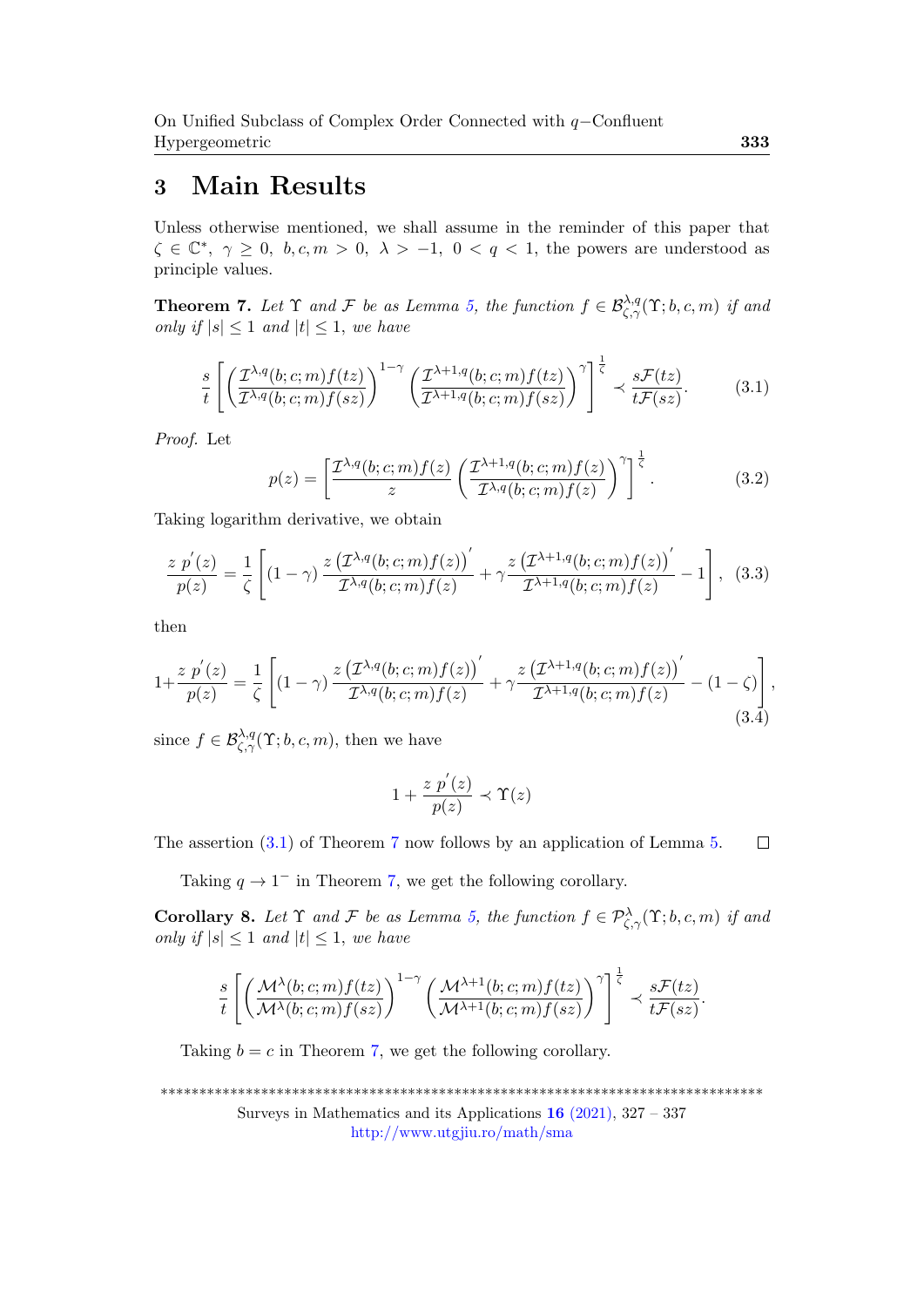**Corollary 9.** Let  $\Upsilon$  and  $\mathcal F$  be as Lemma [5,](#page-5-0) the function  $f \in \mathcal W^{ \lambda, q}_{\zeta, \gamma}(\Upsilon; m)$  if and only if  $|s| \leq 1$  and  $|t| \leq 1$ , we have

$$
\frac{s}{t}\left[\left(\frac{I_q^{\lambda,m}f(tz)}{I_q^{\lambda,m}f(sz)}\right)^{1-\gamma}\left(\frac{I_q^{\lambda+1,m}f(tz)}{I_q^{\lambda+1,m}f(sz)}\right)^{\gamma}\right]^{\frac{1}{\zeta}} \prec \frac{s\mathcal{F}(tz)}{t\mathcal{F}(sz)}.
$$

Taking  $\gamma = 0$  in Theorem [7,](#page-6-1) we get the following example.

**Example 10.** Let  $\Upsilon$  and  $\mathcal F$  be as Lemma [5,](#page-5-0) the function  $f \in \mathcal{S}_{\zeta}^{\lambda,q}(\Upsilon;b,c,m)$  if and only if  $|s| \leq 1$  and  $|t| \leq 1$ , we have

$$
\frac{s}{t}\left(\frac{\mathcal{I}^{\lambda,q}(b;c;m)f(tz)}{\mathcal{I}^{\lambda,q}(b;c;m)f(sz)}\right)^{\frac{1}{\zeta}} \prec \frac{s\mathcal{F}(tz)}{t\mathcal{F}(sz)}.
$$

Taking  $\gamma = 1$  in Theorem [7,](#page-6-1) we get the following example.

**Example 11.** Let  $\Upsilon$  and  $\mathcal F$  be as Lemma [5,](#page-5-0) the function  $f \in C_{\zeta}^{\lambda,q}(\Upsilon;b,c,m)$  if and only if  $|s| \leq 1$  and  $|t| \leq 1$ , we have

$$
\frac{s}{t}\left(\frac{\mathcal{I}^{\lambda+1,q}(b;c;m) f(tz)}{\mathcal{I}^{\lambda+1,q}(b;c;m) f(sz)}\right)^{\frac{1}{\zeta}} \prec \frac{s\mathcal{F}(tz)}{t\mathcal{F}(sz)}.
$$

<span id="page-7-2"></span>**Theorem 12.** Let  $\Upsilon$  be starlike with respect to 1 and F given by [\(2.1\)](#page-5-1) be starlike. If the function  $f \in \mathcal{B}^{\lambda,q}_{\zeta,\gamma}(\Upsilon;b,c,m)$ , then we have

<span id="page-7-1"></span>
$$
\frac{\mathcal{I}^{\lambda,q}(b;c;m) f(z)}{z} \left( \frac{\mathcal{I}^{\lambda+1,q}(b;c;m) f(z)}{\mathcal{I}^{\lambda,q}(b;c;m) f(z)} \right)^{\gamma} \prec \left( \frac{\mathcal{F}(z)}{z} \right)^{\zeta}.
$$
 (3.5)

*Proof.* Let  $p(z)$  be given by  $(3.2)$  and

$$
q(z) = \frac{\mathcal{F}(z)}{z} \quad (z \in \Delta). \tag{3.6}
$$

Taking logarithm derivative, we obtain

<span id="page-7-0"></span>
$$
\frac{z \, q'(z)}{q(z)} = \frac{z \, \mathcal{F}'(z)}{\mathcal{F}(z)} - 1 = \Upsilon(z) - 1,\tag{3.7}
$$

since  $f \in \mathcal{B}^{\lambda,q}_{\zeta,\gamma}(\Upsilon;b,c,m)$ , from [\(3.7\)](#page-7-0) and [\(3.4\)](#page-6-3), we have

$$
\frac{z \ p'(z)}{p(z)} \prec \frac{z \ q'(z)}{q(z)},\tag{3.8}
$$

The assertion [\(3.5\)](#page-7-1) of Theorem [12](#page-7-2) now follows by an application of Lemma [6.](#page-5-2)  $\Box$ 

\*\*\*\*\*\*\*\*\*\*\*\*\*\*\*\*\*\*\*\*\*\*\*\*\*\*\*\*\*\*\*\*\*\*\*\*\*\*\*\*\*\*\*\*\*\*\*\*\*\*\*\*\*\*\*\*\*\*\*\*\*\*\*\*\*\*\*\*\*\*\*\*\*\*\*\*\*\* Surveys in Mathematics and its Applications  $16$  [\(2021\),](http://www.utgjiu.ro/math/sma/v16/v16.html) 327 – 337 <http://www.utgjiu.ro/math/sma>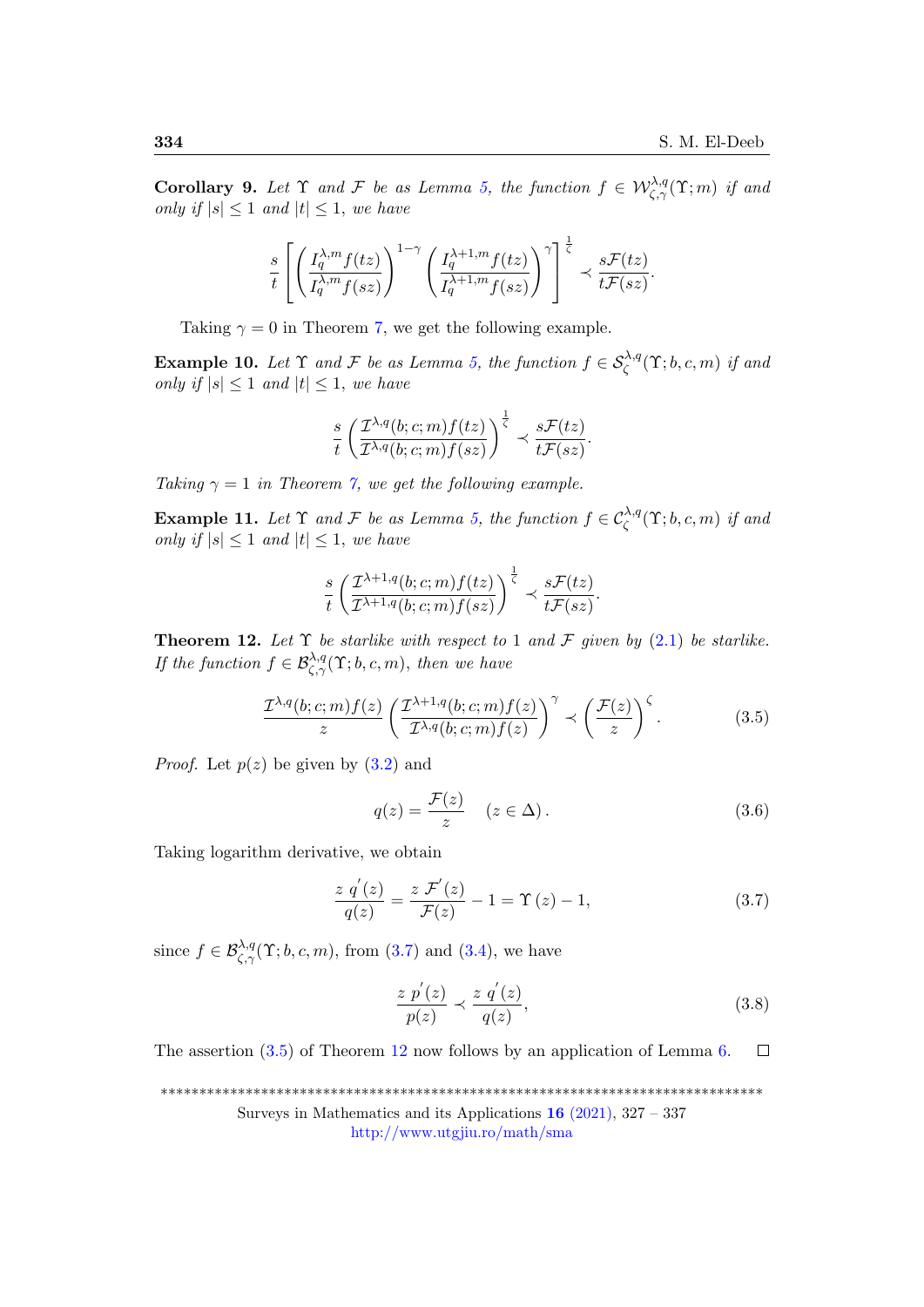Taking  $q \to 1^-$  in Theorem [12,](#page-7-2) we get the following corollary.

Corollary 13. Let  $\Upsilon$  be starlike with respect to 1 and F given by [\(2.1\)](#page-5-1) be starlike. If the function  $f \in \mathcal{P}_{\zeta,\gamma}^{\lambda}(\Upsilon;b,c,m)$ , then we have

$$
\frac{\mathcal{M}^\lambda(b;c;m) f(z)}{z} \left(\frac{\mathcal{M}^{\lambda+1}(b;c;m) f(z)}{\mathcal{M}^\lambda(b;c;m) f(z)}\right)^\gamma \prec \left(\frac{\mathcal{F}(z)}{z}\right)^\zeta.
$$

Taking  $b = c$  in Theorem [12,](#page-7-2) we get the following corollary.

Corollary 14. Let  $\Upsilon$  be starlike with respect to 1 and  $\mathcal F$  given by [\(2.1\)](#page-5-1) be starlike. If the function  $f \in \mathcal{W}^{\lambda,q}_{\zeta,\gamma}(\Upsilon; m)$ , then we have

$$
\frac{I_q^{\lambda,m}f(z)}{z}\left(\frac{I_q^{\lambda+1,m}f(z)}{I_q^{\lambda,m}f(z)}\right)^{\gamma}\prec\left(\frac{\mathcal{F}(z)}{z}\right)^{\zeta}.
$$

Taking  $\Upsilon(z) = \frac{1+Az}{1+Bz}$  (-1  $\leq B < A \leq 1$ ) and  $\gamma = 0$  in Theorem [12,](#page-7-2) we get the following example.

**Example 15.** Let  $\Upsilon$  be starlike with respect to 1 and F given by [\(2.1\)](#page-5-1) be starlike. If the function  $f \in \mathcal{S}_{\zeta}^{\lambda,q}(\frac{1+Az}{1+Bz};b,c,m)$ , then we have

$$
\frac{\mathcal{I}^{\lambda,q}(b;c;m) f(z)}{z} \prec (1+Bz)^{\frac{\zeta(A-B)}{B}}.
$$

Taking  $\Upsilon(z) = \frac{1+Az}{1+Bz}$  and  $\gamma = 1$  in Theorem [12,](#page-7-2) we get the following example.

**Example 16.** If the function  $f \in C_{\zeta}^{\lambda,q}(\frac{1+Az}{1+Bz};b,c,m)$ , then we have

$$
\frac{\mathcal{I}^{\lambda,q}(b;c;m) f(z)}{z} \left( \frac{\mathcal{I}^{\lambda+1,q}(b;c;m) f(z)}{\mathcal{I}^{\lambda,q}(b;c;m) f(z)} \right) \prec (1+Bz)^{\frac{\zeta(A-B)}{B}}.
$$

#### References

- <span id="page-8-0"></span>[1] M. H. Abu Risha, M. H. Annaby, M. E. H. Ismail and Z. S. Mansour, Linear q-difference equations, Z. Anal. Anwend., 26(2007), 481–494. [MR2341770.](https://mathscinet.ams.org/mathscinet-getitem?mr=2341770)
- <span id="page-8-1"></span>[2] T. Bulboacă, Differential Subordinations and Superordinations. Recent Results, House of Scientific Book Publ., Cluj-Napoca, 2005.
- <span id="page-8-2"></span>[3] S. M. El-Deeb, T. Bulboacă and B. M. El-Matary, Maclaurin Coefficient Estimates of Bi-Univalent Functions Connected with the q-Derivative , Mathematics, 8(2020), 1-14, https://doi.org/10.3390/math8030418.

\*\*\*\*\*\*\*\*\*\*\*\*\*\*\*\*\*\*\*\*\*\*\*\*\*\*\*\*\*\*\*\*\*\*\*\*\*\*\*\*\*\*\*\*\*\*\*\*\*\*\*\*\*\*\*\*\*\*\*\*\*\*\*\*\*\*\*\*\*\*\*\*\*\*\*\*\*\*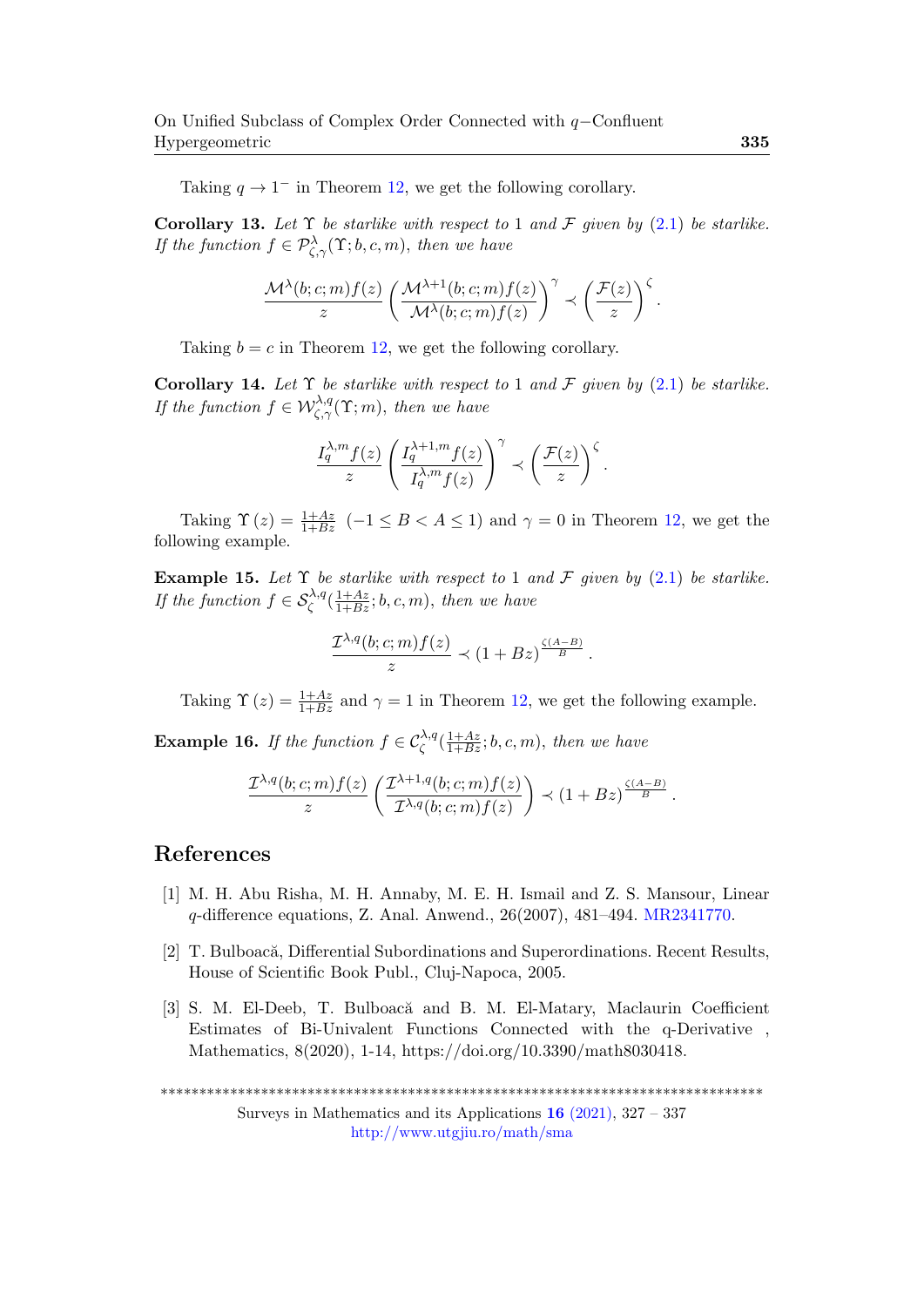- <span id="page-9-10"></span>[4] G. Gasper and M. Rahman, Basic hypergeometric series (with a Foreword by Richard Askey). Encyclopedia of mathematics and its applications, Cambridge University Press, Cambridge, 35(1990). [MR1052153.](https://mathscinet.ams.org/mathscinet-getitem?mr=1052153)
- <span id="page-9-2"></span>[5] F. H. Jackson, On q-functions and a certain difference operator, Trans. Royal Soc. Edinburgh, 46(2)(1909), 253–281, https://doi.org/10.1017/S0080456800002751.
- <span id="page-9-3"></span>[6] F. H. Jackson, On q-definite integrals, Quart. J. Pure Appl. Math., 41(1910), 193-203. JFM 41.0317.04.
- <span id="page-9-5"></span>[7] W. C. Ma, D. Minda, A unified treatment of some special classes of univalent functions, in: Proceeding of the conference on complex analysis (Tianjin, 1992), Internat. Press, Cambridge, MA, pp. 157-169. [MR1343506.](https://mathscinet.ams.org/mathscinet-getitem?mr=1343506) [Zbl 1094.30016.](https://zbmath.org/?q=an:1094.30016)
- <span id="page-9-4"></span>[8] S. S. Miller and P. T. Mocanu, Differential Subordinations. Theory and Applications, Series on Monographs and Textbooks in Pure and Applied Mathematics, Vol. 225, Marcel Dekker Inc., New York and Basel, 2000. [MR1760285.](https://mathscinet.ams.org/mathscinet-getitem?mr=1760285) [Zbl 0954.34003.](https://zbmath.org/?q=an:0954.34003)
- <span id="page-9-9"></span>[9] S. Porwal, Confluent hypergeometric distribution and its applications on certain classes of univalent functions of conic regions, Kyungpook Math. J., 58(2018), 495-505. [MR3875004.](https://mathscinet.ams.org/mathscinet-getitem?mr=3875004) [Zbl 1422.30027.](https://zbmath.org/?q=an:1422.30027)
- <span id="page-9-8"></span>[10] S. Porwal and S. Kumar, Confluent hypergeometric distribution and its applications on certain classes of univalent functions, Afr. Mat., 28(2017), 1-8. [MR3613614.](https://mathscinet.ams.org/mathscinet-getitem?mr=3613614) [Zbl 1368.30008.](https://zbmath.org/?q=an:1368.30008)
- <span id="page-9-7"></span>[11] E. D. Rainville, Special functions, The Macmillan Co., New York, 1960. [MR0107725.](https://mathscinet.ams.org/mathscinet-getitem?mr=0107725 )
- <span id="page-9-6"></span>[12] V. Ravichandran, Y. Polatoglu, M. Bolcal and A. Sen, Certain subclasses of starlike and convex functions of complex order, Hacettepe J. Math. Stat. 34 (2005), 9-15. [MR2212704.](https://mathscinet.ams.org/mathscinet-getitem?mr=2212704)
- <span id="page-9-11"></span>[13] S. Ruscheweyh, Convolutions in Geometric Function Theory,Presses Univ. Montreal, Montreal, Quebec, 1982. [MR674296.](https://mathscinet.ams.org/mathscinet-getitem?mr=674296)
- <span id="page-9-0"></span>[14] H. M. Srivastava, Certain q-polynomial expansions for functions of several variables. I and II, IMA J. Appl. Math. 30(1983), 205-209. [MR767521.](https://mathscinet.ams.org/mathscinet-getitem?mr=767521) [Zbl](https://zbmath.org/?q=an:0544.33007) [0544.33007.](https://zbmath.org/?q=an:0544.33007)
- <span id="page-9-1"></span>[15] H. M. Srivastava, Univalent functions, fractional calculus, and associated generalized hypergeometric functions, in Univalent Functions, Fractional Calculus, and Their Applications (H. M. Srivastava and S. Owa, Editors), Halsted Press (Ellis Horwood Limited, Chichester), pp. 329-354, John Wiley

<sup>\*\*\*\*\*\*\*\*\*\*\*\*\*\*\*\*\*\*\*\*\*\*\*\*\*\*\*\*\*\*\*\*\*\*\*\*\*\*\*\*\*\*\*\*\*\*\*\*\*\*\*\*\*\*\*\*\*\*\*\*\*\*\*\*\*\*\*\*\*\*\*\*\*\*\*\*\*\*</sup>